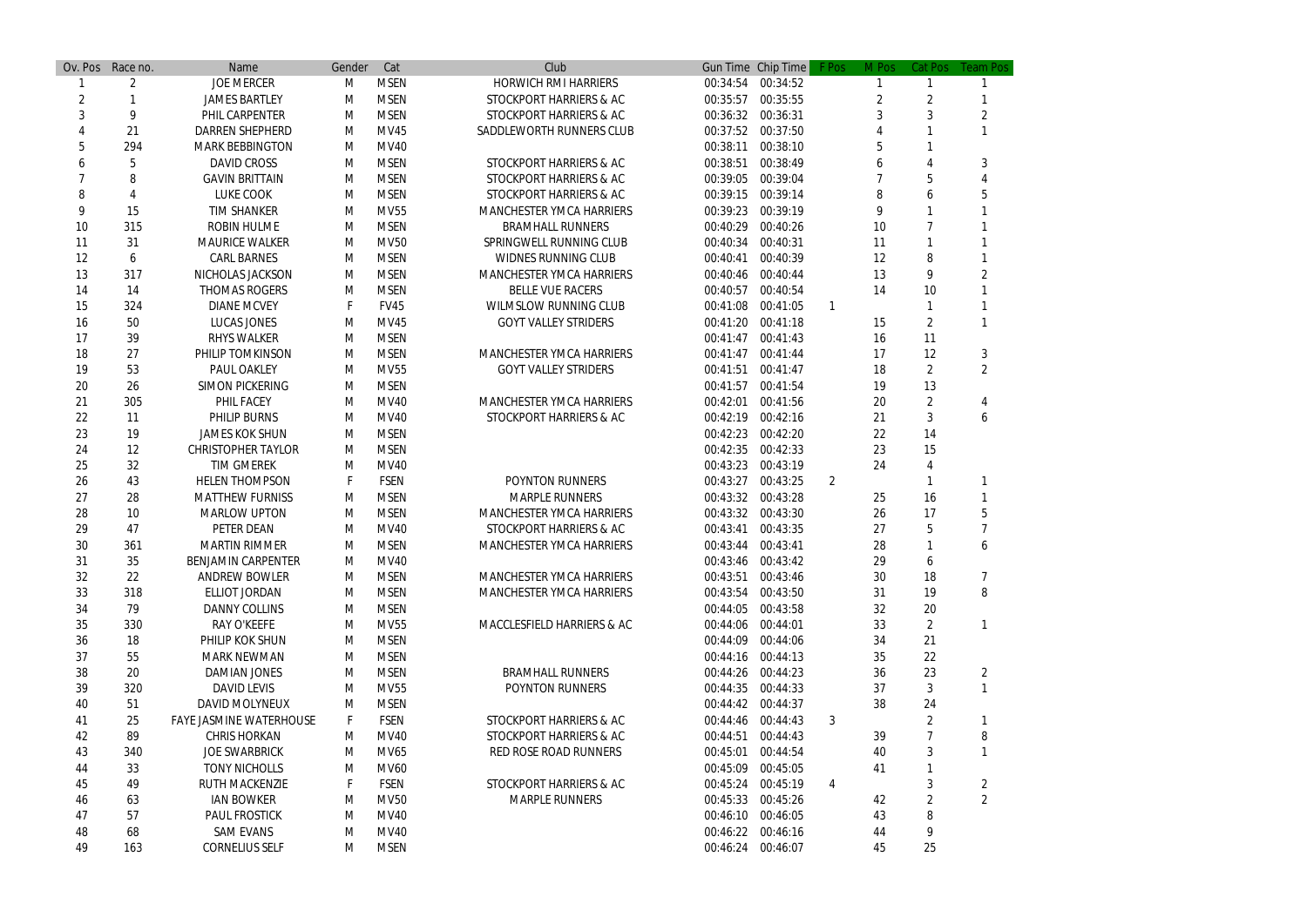| 50       | 304       | <b>JO EGGEMAN</b>           |   | <b>FSEN</b> |                                     | 00:46:26             | 00:46:17 | 5              |    |                 |                      |
|----------|-----------|-----------------------------|---|-------------|-------------------------------------|----------------------|----------|----------------|----|-----------------|----------------------|
| 51       | 104       | <b>JOHN MOORE</b>           | M | <b>MV55</b> | <b>GOYT VALLEY STRIDERS</b>         | 00:46:26             | 00:46:20 |                | 46 |                 | 3                    |
| 52       | 59        | <b>MARTIN LUNDY</b>         | M | <b>MV60</b> | <b>MARPLE RUNNERS</b>               | 00:46:28             | 00:46:23 |                | 47 | 2               | 3                    |
| 53       | 44        | <b>CARA JASMINE BRADLEY</b> |   | <b>FSEN</b> |                                     | 00:46:28             | 00:46:19 | 6              |    | 5               |                      |
| 54       | 225       | <b>PAUL BENNETT</b>         | M | <b>MV40</b> | PENNINE FELL RUNNERS                | 00:46:31             | 00:46:19 |                | 48 | 10              |                      |
| 55       | 38        | <b>DAN CLARK</b>            | M | <b>MV40</b> |                                     | 00:46:35             | 00:46:30 |                | 49 | 11              |                      |
| 56       | 99        | <b>ANDREW FREER</b>         | M | <b>MV45</b> | <b>MARPLE RUNNERS</b>               | 00:46:36             | 00:46:23 |                | 50 | 3               | 4                    |
| 57       | 117       | <b>JOEL GROCOCK</b>         | M | <b>MV45</b> |                                     | 00:46:39             | 00:46:24 |                | 51 | 4               |                      |
| 58       | 23        | <b>CHRIS RANDALL</b>        | M | <b>MV40</b> | <b>GOYT VALLEY STRIDERS</b>         | 00:46:45             | 00:46:37 |                | 52 | 12              | 4                    |
| 59       | 339       | <b>MATTHEW SWARBRICK</b>    | M | <b>MV40</b> |                                     | 00:47:09             | 00:47:02 |                | 53 | 4               |                      |
| 60       | 54        | <b>CHRIS FISH</b>           | M | <b>MSEN</b> |                                     | 00:47:34             | 00:47:27 |                | 54 | 26              |                      |
| 61       | 72        | <b>GRAHAM PAVITT</b>        | M | <b>MV55</b> | <b>CHESHIRE HASH HOUSE HARRIERS</b> | 00:47:47             | 00:47:43 |                | 55 | 5               |                      |
| 62       | 75        | <b>PETE FLINT</b>           | M | <b>MV40</b> |                                     | 00:47:55             | 00:47:50 |                | 56 | 13              |                      |
| 63       | 130       | <b>TOM HADFIELD</b>         | M | <b>MV45</b> |                                     | 00:47:56             | 00:47:38 |                | 57 | 5               |                      |
| 64       | 109       | <b>SIMON TURNER</b>         | M | <b>MSEN</b> |                                     | 00:48:07             | 00:47:51 |                | 58 | 27              |                      |
| 65       | 64        | <b>PAUL ADAMS</b>           | M | <b>MV55</b> | <b>CHORLTON RUNNERS</b>             | 00:48:46             | 00:48:34 |                | 59 | 6               |                      |
| 66       | 113       | <b>TIMOTHY BOWMAN</b>       | M | <b>MV45</b> | <b>MARPLE RUNNERS</b>               | 00:48:50             | 00:48:41 |                | 60 | 6               | 5                    |
| 67       | 93        | <b>GARY ASHTON</b>          | M | <b>MV40</b> |                                     | 00:48:52             | 00:48:42 |                | 61 | 14              |                      |
| 68       | 95        | <b>WILLIAM SNELL</b>        | M | <b>MV55</b> | <b>POYNTON RUNNERS</b>              | 00:48:56             | 00:48:50 |                | 62 |                 | $\overline{2}$       |
| 69       | 345       | <b>ANNA WILDMAN</b>         |   | <b>FSEN</b> | PENNINE FELL RUNNERS                | 00:49:00             | 00:48:52 | $\overline{7}$ |    | 5               |                      |
| 70       | 98        | <b>NEIL EDWARDS</b>         | M | <b>MSEN</b> |                                     | 00:49:02             | 00:48:49 |                | 63 | 28              |                      |
| 71       | 337       | <b>TOM SMITH</b>            | M | <b>MSEN</b> |                                     | 00:49:06             | 00:48:55 |                | 64 | 6               |                      |
| 72       | 46        | <b>EMMA CAMERON</b>         |   | <b>FSEN</b> | <b>GOYT VALLEY STRIDERS</b>         | 00:49:06             | 00:48:55 | 8              |    | h               |                      |
| 73       | 313       | <b>BRIAN HOLLAND</b>        | M | MV65        | <b>GOYT VALLEY STRIDERS</b>         | 00:49:07             | 00:48:46 |                | 65 |                 | 5                    |
| 74       | 103       | <b>GLYN BRITTON</b>         | M | <b>MV45</b> |                                     | 00:49:07             | 00:48:54 |                | 66 |                 |                      |
| 75       | 70        | <b>HANNAH BURKEY</b>        |   | <b>FSEN</b> |                                     | 00:49:15             | 00:49:08 | 9              |    |                 |                      |
| 76       | 209       | <b>ALAN BOCKING</b>         | M | MV65        | <b>MANCHESTER HARRIERS &amp; AC</b> | 00:49:20             | 00:48:59 |                | 67 | $\overline{2}$  |                      |
| 77       | 69        | <b>STEVEN MOSS</b>          | M | <b>MV40</b> | <b>WIDNES RUNNING CLUB</b>          | 00:49:24             | 00:49:18 |                | 68 | 15              | $\overline{2}$       |
| 78       | 297       | <b>JOHN COATS</b>           | M | <b>MV60</b> | <b>NORTHERN MASTERS AC</b>          | 00:49:24             | 00:49:09 |                | 69 | 3               |                      |
| 79       | 42        | <b>ANDREW BELL</b>          | м | <b>MV55</b> | <b>STOCKPORT HARRIERS &amp; AC</b>  | 00:49:28             | 00:49:21 |                | 70 | 8               | 9                    |
| 80       | 105       | <b>PETER BROWN</b>          | м | <b>MV40</b> |                                     | 00:49:33             | 00:49:18 |                | 71 | 16              |                      |
| 81       | 298       | <b>VICKI CREIGHTON</b>      |   | <b>FSEN</b> |                                     | 00:49:35             | 00:49:21 | 10             |    | 8               |                      |
| 82       | 48        | <b>MATT BIGLIN</b>          | M | <b>MV60</b> | <b>GOYT VALLEY STRIDERS</b>         | 00:49:40             | 00:49:33 |                | 72 |                 |                      |
| 83       | 56        | <b>MARK WORTHINGTON</b>     | M | <b>MV55</b> | <b>WIDNES RUNNING CLUB</b>          | 00:49:42             | 00:49:36 |                | 73 | 9               | 6<br>3               |
|          | 37        | <b>CHRIS BUTTERWORTH</b>    |   | <b>MSEN</b> | <b>LONELY GOAT RC</b>               | 00:49:49             | 00:49:40 |                | 74 | 29              |                      |
| 84<br>85 | 73        | <b>SHARON BARTLETT</b>      | M | <b>FV50</b> |                                     | 00:49:51             | 00:49:40 | 11             |    |                 |                      |
|          | 349       | <b>TOM SILSON</b>           |   | <b>MSEN</b> |                                     |                      | 00:49:25 |                | 75 |                 |                      |
| 86       |           | <b>ANNA ASPINALL</b>        | M | <b>FSEN</b> | <b>GOYT VALLEY STRIDERS</b>         | 00:49:52             | 00:49:50 | 12             |    | 9               |                      |
| 87       | 65<br>335 | <b>STEPHEN SHARROCKS</b>    |   | <b>MV55</b> | <b>STOCKPORT HARRIERS &amp; AC</b>  | 00:50:01<br>00:50:03 | 00:49:55 |                | 76 |                 | $\overline{2}$<br>10 |
| 88       |           |                             | M |             |                                     |                      |          |                |    | 8<br>30         |                      |
| 89       | 90        | <b>CHRIS DOAR</b>           | M | <b>MSEN</b> |                                     | 00:50:03             | 00:49:52 |                | 77 |                 | 1                    |
| 90       | 348       | <b>PAUL DREW</b>            | M | <b>MV50</b> | <b>BURNDEN ROAD RUNNERS</b>         | 00:50:08             | 00:49:59 |                | 78 | 9               |                      |
| 91       | 312       | <b>DARREN GROVER</b>        | M | <b>MV40</b> |                                     | 00:50:20             | 00:50:08 |                | 79 | 17              |                      |
| 92       | 106       | <b>LUKE CAFFERTY</b>        | M | <b>MSEN</b> | <b>GOYT VALLEY STRIDERS</b>         | 00:50:25             | 00:50:13 |                | 80 | 31              | 7                    |
| 93       | 97        | <b>ANTHONY TRACEY</b>       | M | <b>MV45</b> |                                     | 00:50:25             | 00:50:14 |                | 81 | 8               |                      |
| 94       | 323       | <b>ROB MCNEIL</b>           | M | <b>MSEN</b> | <b>GOYT VALLEY STRIDERS</b>         | 00:50:28             | 00:50:16 |                | 82 | 32              | 8                    |
| 95       | 126       | <b>KATY THORNHILL</b>       |   | <b>FV45</b> | <b>GOYT VALLEY STRIDERS</b>         | 00:50:47             | 00:50:32 | 13             |    | $\overline{2}$  | 3                    |
| 96       | 139       | <b>PAUL STEVENSON</b>       | M | <b>MSEN</b> |                                     | 00:51:07             | 00:50:50 |                | 83 | 33              |                      |
| 97       | 78        | <b>MARK LOWMAN</b>          | M | <b>MSEN</b> |                                     | 00:51:20             | 00:51:02 |                | 84 | 34              |                      |
| 98       | 110       | <b>ALISON SMITH</b>         |   | <b>FV40</b> |                                     | 00:51:20             | 00:51:10 | 14             |    |                 |                      |
| 99       | 362       | <b>GARETH HUGHES</b>        | M | <b>MV40</b> |                                     | 00:51:37             | 00:51:25 |                | 85 | 10 <sup>°</sup> |                      |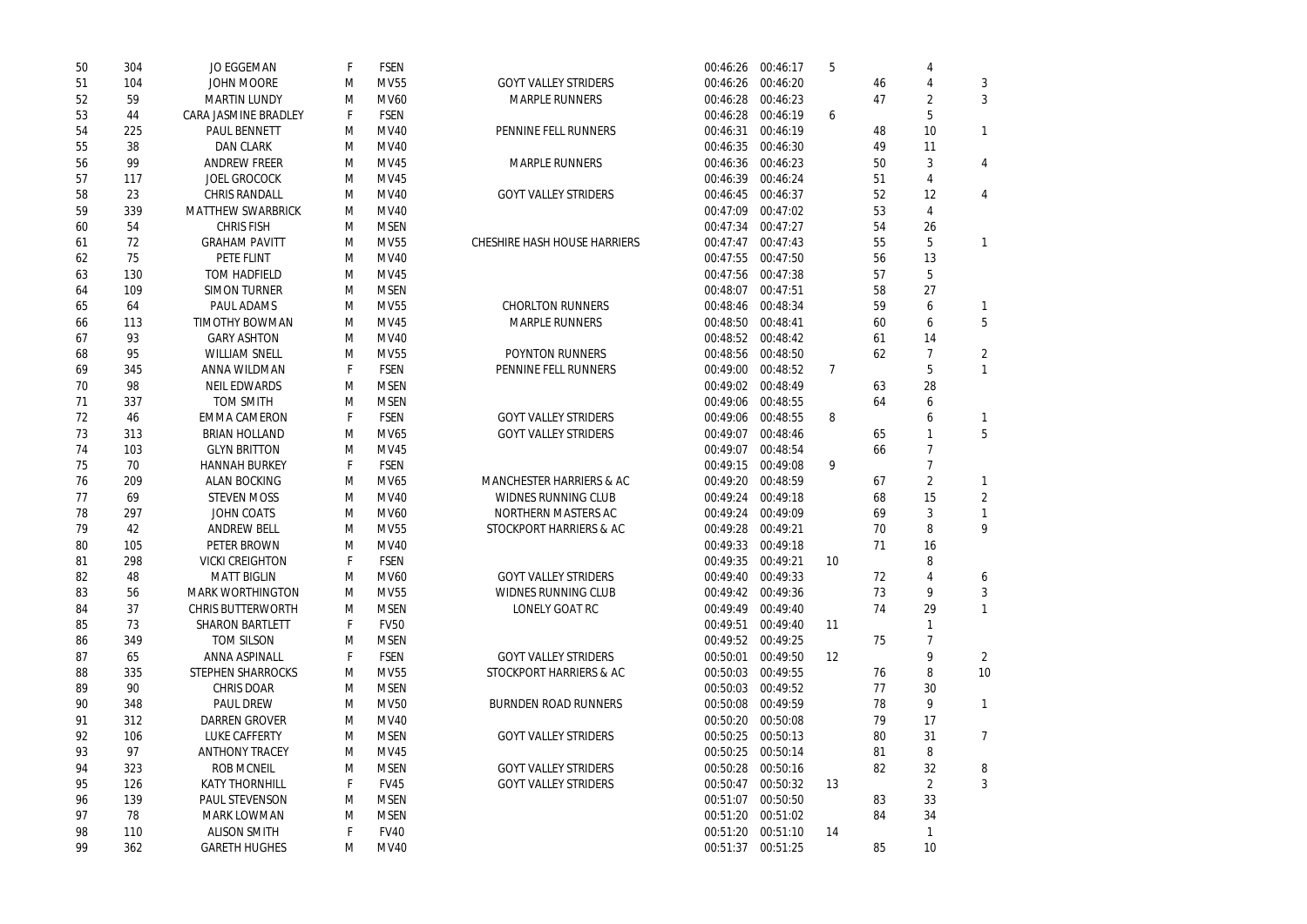2

| 100 | 80  | PHIL HOWARTH            | м | <b>MV55</b> | <b>WILMSLOW STRIDERS</b>        | 00:51:38 | 00:51:26 |    | 86  | 10 |                |
|-----|-----|-------------------------|---|-------------|---------------------------------|----------|----------|----|-----|----|----------------|
| 101 | 86  | <b>RALPH FARTHING</b>   | M | <b>MV55</b> | <b>FYLDE COAST RUNNERS</b>      | 00:51:42 | 00:51:35 |    | 87  | 11 |                |
| 102 | 111 | <b>RICHARD SMITH</b>    | M | <b>MV40</b> |                                 | 00:51:44 | 00:51:34 |    | 88  | 18 |                |
| 103 | 115 | <b>JAMES NUTTALL</b>    | M | <b>MSEN</b> |                                 | 00:51:48 | 00:51:32 |    | 89  | 35 |                |
| 104 | 96  | <b>IAN COLLYER</b>      | M | <b>MV50</b> |                                 | 00:51:48 | 00:51:35 |    | 90  | 3  |                |
| 105 | 17  | <b>FAEZ KAISER</b>      | M | <b>MV50</b> | <b>BRAMHALL RUNNERS</b>         | 00:51:51 | 00:51:42 |    | 91  | 4  | 3              |
| 106 | 150 | <b>RICHARD POLLARD</b>  | M | <b>MSEN</b> |                                 | 00:51:55 | 00:51:36 |    | 92  | 36 |                |
| 107 | 108 | <b>SHANE OREILLY</b>    | M | MV40        |                                 | 00:52:03 | 00:51:50 |    | 93  | 19 |                |
| 108 | 85  | <b>GRAHAM SPARROW</b>   | M | <b>MV50</b> |                                 | 00:52:10 | 00:51:58 |    | 94  | 5  |                |
| 109 | 292 | <b>JOANNE BARRETT</b>   |   | <b>FSEN</b> |                                 | 00:52:15 | 00:51:55 | 15 |     | 10 |                |
| 110 | 101 | <b>DARREN BAINES</b>    | M | <b>MSEN</b> |                                 | 00:52:22 | 00:52:07 |    | 95  | 37 |                |
| 111 | 207 | <b>JAMIE PRYDE</b>      | M | <b>MSEN</b> |                                 | 00:52:25 | 00:52:01 |    | 96  | 38 |                |
| 112 | 135 | ED DAVEY-TONGE          | M | <b>MSEN</b> |                                 | 00:52:29 | 00:52:11 |    | 97  | 39 |                |
| 113 | 120 | <b>EMMA BANISTER</b>    |   | <b>FV50</b> | <b>CHORLTON RUNNERS</b>         | 00:52:40 | 00:52:21 | 16 |     | 2  |                |
| 114 | 350 | <b>CRAIG BOWER</b>      | M | <b>MV50</b> | <b>HEATON RUNNERS</b>           | 00:52:53 | 00:52:28 |    | 98  | 11 |                |
| 115 | 112 | <b>ANDREW TAYLOR</b>    | M | <b>MV45</b> | <b>BELLE VUE RACERS</b>         | 00:52:59 | 00:52:39 |    | 99  |    | $\overline{2}$ |
| 116 | 41  | <b>JULIA REYNOLDS</b>   |   | <b>FV50</b> | <b>SALE HARRIERS MANCHESTER</b> | 00:53:04 | 00:52:55 | 17 |     | 3  |                |
| 117 | 94  | <b>RACHEL COLLEY</b>    |   | <b>FSEN</b> |                                 | 00:53:07 | 00:52:57 | 18 |     | 11 |                |
| 118 | 133 | <b>FIONA LESLIE</b>     |   | <b>FV55</b> | <b>CHORLTON RUNNERS</b>         | 00:53:09 | 00:52:50 | 19 |     |    | $\overline{2}$ |
| 119 | 295 | <b>BEATRICE BROMLEY</b> |   | <b>FSEN</b> |                                 | 00:53:15 | 00:52:54 | 20 |     | 12 |                |
| 120 | 123 | <b>ANDY HOWARD</b>      | M | MV40        |                                 | 00:53:15 | 00:52:57 |    | 100 | 20 |                |
| 121 | 142 | <b>BARRY HEAP</b>       | M | <b>MV55</b> | <b>BRAMHALL RUNNERS</b>         | 00:53:17 | 00:53:05 |    | 101 | 12 | 4              |
| 122 | 122 | PETE TOMLIN             | M | <b>MSEN</b> | <b>GLOSSOPDALE HARRIERS</b>     | 00:53:21 | 00:53:05 |    | 102 | 40 | 1              |
| 123 | 131 | <b>SAM COOKE</b>        | F | <b>FV40</b> |                                 | 00:53:25 | 00:53:06 | 21 |     |    |                |
| 124 | 119 | <b>JOANNE BRACK</b>     |   | <b>FV55</b> | <b>GLOSSOPDALE HARRIERS</b>     | 00:53:47 | 00:53:29 | 22 |     |    |                |
| 125 | 114 | <b>CONOR VALLELLY</b>   | M | <b>MSEN</b> | <b>BELLE VUE RACERS</b>         | 00:53:50 | 00:53:31 |    | 103 | 41 | 3              |
| 126 | 128 | <b>VICKY ROBINSON</b>   | F | <b>FSEN</b> | <b>MARPLE RUNNERS</b>           | 00:54:21 | 00:54:04 | 23 |     | 13 |                |
| 127 | 145 | <b>ANDY BROWN</b>       | M | <b>MV55</b> |                                 | 00:54:33 | 00:54:09 |    | 104 | 13 |                |
| 128 | 157 | <b>KATHRYN HEYWOOD</b>  |   | <b>FV45</b> |                                 | 00:54:42 | 00:54:19 | 24 |     | 3  |                |
| 129 | 155 | <b>DAVID JONES</b>      | M | <b>MV50</b> | <b>BLACK PEAR JOGGERS</b>       | 00:54:44 | 00:54:24 |    | 105 | 6  |                |
| 130 | 87  | <b>TRACY JOHNSON</b>    |   | <b>FV50</b> | <b>ROYTON ROAD RUNNER</b>       | 00:54:47 | 00:54:36 | 25 |     |    |                |
| 131 | 82  | <b>JACK LOUGHLIN</b>    | M | <b>MSEN</b> |                                 | 00:54:51 | 00:52:01 |    | 106 | 42 |                |
| 132 | 107 | <b>MARK KAY</b>         | M | <b>MV45</b> |                                 | 00:54:53 | 00:54:37 |    | 107 | 10 |                |
| 133 | 288 | <b>MARK AUSTIN</b>      | M | <b>MV45</b> |                                 | 00:55:03 | 00:54:44 |    | 108 | 11 |                |
| 134 | 137 | <b>MARY JONES</b>       |   | <b>FV50</b> | <b>GOYT VALLEY STRIDERS</b>     | 00:55:03 | 00:54:40 | 26 |     | 5  | 4              |
| 135 | 333 | <b>DANIEL REED</b>      | M | <b>MSEN</b> |                                 | 00:55:07 | 00:54:46 |    | 109 | 12 |                |
| 136 | 167 | <b>WAJID KHAN</b>       | M | <b>MSEN</b> |                                 | 00:55:10 | 00:54:49 |    | 110 | 43 |                |
| 137 | 152 | <b>BRYN JONES</b>       | M | <b>MV45</b> |                                 | 00:55:18 | 00:54:58 |    | 111 | 12 |                |
| 138 | 347 | <b>ADAM GILLETT</b>     | M | <b>MSEN</b> |                                 | 00:55:19 | 00:54:42 |    | 112 | 13 |                |
| 139 | 140 | <b>ANDREW SHORT</b>     | M | MV45        |                                 | 00:55:23 | 00:55:01 |    | 113 | 13 |                |
| 140 | 92  | <b>DAVID HONEYWELL</b>  | м | <b>MV55</b> | <b>CHORLTON RUNNERS</b>         | 00:55:25 | 00:55:12 |    | 114 | 14 | $\overline{2}$ |
| 141 | 248 | <b>TOM REED</b>         | M | <b>MSEN</b> |                                 | 00:55:25 | 00:54:46 |    | 115 | 44 |                |
| 142 | 270 | <b>GRAHAM SMITH</b>     | M | <b>MV50</b> | <b>NANTWICH RUNNING CLUB</b>    | 00:55:27 | 00:54:48 |    | 116 |    |                |
| 143 | 164 | <b>ITA KELLY</b>        |   | <b>FV55</b> | <b>GOYT VALLEY STRIDERS</b>     | 00:55:51 | 00:55:29 | 27 |     | 3  | 5              |
| 144 | 306 | <b>STEVEN FLYNN</b>     | M | <b>MSEN</b> |                                 | 00:55:58 | 00:55:21 |    | 117 | 45 |                |
| 145 | 286 | <b>JOSE ALCARAZ</b>     | м | <b>MV50</b> |                                 | 00:56:06 | 00:55:30 |    | 118 | 8  |                |
| 146 | 255 | <b>BRYAN JONES</b>      | M | MV45        |                                 | 00:56:18 | 00:55:42 |    | 119 | 14 |                |
| 147 | 221 | <b>LAUREN DURAMAN</b>   |   | <b>FSEN</b> |                                 | 00:56:22 | 00:55:48 | 28 |     | 14 |                |
| 148 | 202 | <b>MARK GAMBLIN</b>     | M | <b>MV55</b> | <b>CHORLTON RUNNERS</b>         | 00:56:42 | 00:56:13 |    | 120 | 15 | 3              |
| 149 | 185 | <b>ANDREW ROCHE</b>     | M | MV40        |                                 | 00:56:51 | 00:56:29 |    | 121 | 21 |                |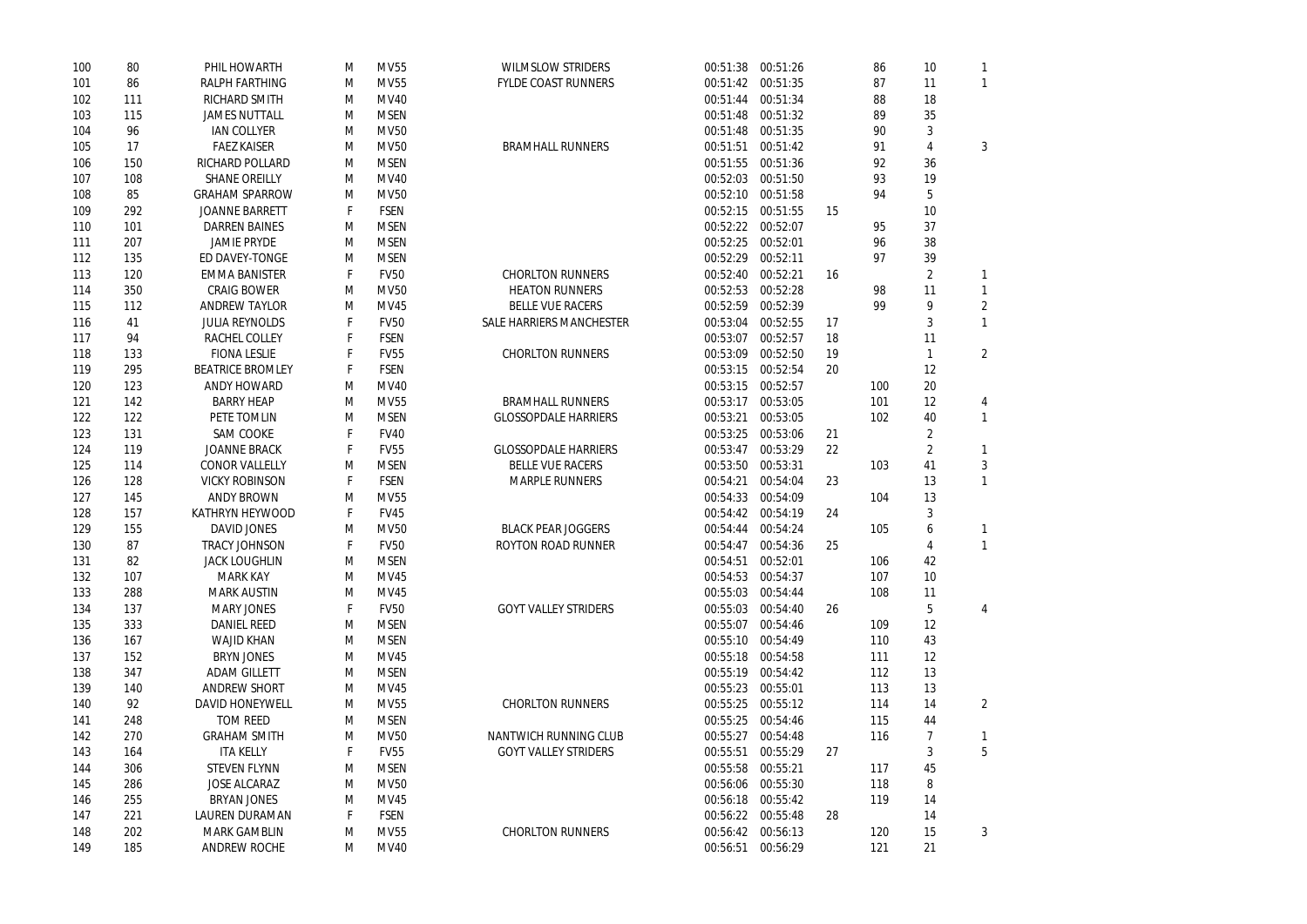| 150 | 171 | <b>FIONA HALL</b>               |   | <b>FV40</b> | <b>WIDNES RUNNING CLUB</b>      | 00:56:53 00:56:31 |                   | 29 |     | 3              |                |
|-----|-----|---------------------------------|---|-------------|---------------------------------|-------------------|-------------------|----|-----|----------------|----------------|
| 151 | 116 | <b>CHRIS TETLEY</b>             | M | <b>MSEN</b> | <b>GOYT VALLEY STRIDERS</b>     | 00:56:53          | 00:56:36          |    | 122 | 46             | 9              |
| 152 | 125 | <b>SALLY WOOD</b>               |   | <b>FSEN</b> | <b>MANCHESTER YMCA HARRIERS</b> | 00:56:56          | 00:56:40          | 30 |     | 15             |                |
| 153 | 263 | STEPH D'SOUZA                   |   | <b>FV40</b> |                                 |                   | 00:57:06 00:56:39 | 31 |     |                |                |
| 154 | 224 | <b>SARAH DORMER</b>             |   | <b>FSEN</b> |                                 | 00:57:08          | 00:56:37          | 32 |     | 16             |                |
| 155 | 170 | STEPHANIE GOODCHILD             | F | <b>FV55</b> | <b>MANCHESTER YMCA HARRIERS</b> | 00:57:14          | 00:56:53          | 33 |     |                | 2              |
| 156 | 346 | <b>MICHAEL WILLIAMS</b>         | M | <b>MV55</b> | <b>LABC RUNNERS</b>             | 00:57:17          | 00:57:07          |    | 123 | 14             |                |
| 157 | 143 | <b>CHARMAYNE BRIERLEY</b>       | F | <b>FV55</b> | <b>GLOSSOPDALE HARRIERS</b>     | 00:57:23          | 00:57:03          | 34 |     | 5              | $\overline{2}$ |
| 158 | 124 | <b>NEIL SIMMS</b>               | M | <b>MSEN</b> |                                 |                   | 00:57:32 00:57:17 |    | 124 | 47             |                |
| 159 | 222 | PETER HARROLD                   | М | <b>MV55</b> |                                 | 00:57:35 00:57:01 |                   |    | 125 | 16             |                |
| 160 | 187 | <b>ROBIN DEARDEN</b>            | M | <b>MV45</b> |                                 | 00:57:52          | 00:57:27          |    | 126 | 15             |                |
| 161 | 342 | <b>HELEN TODD</b>               | F | <b>FV65</b> | STOCKPORT HARRIERS & AC         | 00:57:53          | 00:57:30          | 35 |     | 15             | 3              |
| 162 | 329 | <b>GERALDINE O'GRADY-THOMAS</b> | F | <b>FV50</b> | <b>FRA</b>                      |                   | 00:58:02 00:57:39 | 36 |     | 16             |                |
| 163 | 77  | <b>BRIAN EVANS</b>              | M | <b>MV70</b> |                                 | 00:58:03          | 00:57:43          |    | 127 |                |                |
| 164 | 147 | <b>SIMON HEDGES</b>             | M | <b>MV50</b> | <b>CHORLTON RUNNERS</b>         | 00:58:05          | 00:57:46          |    | 128 | 9              | 4              |
| 165 | 160 | <b>KAREN KING</b>               |   | <b>FV45</b> |                                 | 00:58:07          | 00:57:41          | 37 |     |                |                |
| 166 | 132 | RACHAEL CLEGG                   |   | <b>FV50</b> | <b>CHORLTON RUNNERS</b>         | 00:58:12          | 00:57:53          | 38 |     |                | 3              |
| 167 | 138 | <b>CHRISTINE HILL</b>           |   | <b>FV50</b> | <b>GOYT VALLEY STRIDERS</b>     | 00:58:17          | 00:58:09          | 39 |     |                | 6              |
| 168 | 58  | <b>SIMON DREW</b>               | M | <b>MV50</b> |                                 | 00:58:22          | 00:57:59          |    | 129 | 10             |                |
| 169 | 173 | <b>WILLIAM BOOTH</b>            | M | <b>MV55</b> |                                 |                   | 00:58:26 00:58:02 |    | 130 | 17             |                |
| 170 | 219 | <b>EMMA HOWES</b>               |   | <b>FV40</b> |                                 | 00:58:36          | 00:58:08          | 40 |     | 5              |                |
| 171 | 158 | <b>DANIEL GIANFERRARI</b>       | M | <b>MV45</b> |                                 | 00:58:40          | 00:58:18          |    | 131 | 16             |                |
| 172 | 218 | <b>JANET SHEPHERD</b>           |   | <b>FV50</b> | <b>BELLE VUE RACERS</b>         | 00:58:48          | 00:58:20          | 41 |     | 8              |                |
| 173 | 285 | <b>ANN CARNEY</b>               |   | <b>FV60</b> | <b>CHORLTON RUNNERS</b>         | 00:58:55          | 00:58:18          | 42 |     |                |                |
| 174 | 319 | <b>CHRIS KELLY</b>              | М | <b>MV50</b> |                                 | 00:58:57          | 00:58:17          |    | 132 | 11             |                |
| 175 | 289 | <b>BRUCE AUSTIN</b>             | M | <b>MSEN</b> |                                 | 00:58:59          | 00:58:34          |    | 133 | 48             |                |
| 176 | 321 | <b>ANDY LORD</b>                | М | <b>MV55</b> | <b>MARPLE RUNNERS</b>           | 00:59:05          | 00:58:42          |    | 134 | 18             | 6              |
| 177 | 29  | <b>DAVID FARRINGTON</b>         | М | <b>MV40</b> | <b>MARPLE RUNNERS</b>           | 00:59:15          | 00:59:15          |    | 135 | 22             | 7              |
| 178 | 343 | STUART WALKINSHAW               | M | <b>MSEN</b> |                                 | 00:59:19          | 00:58:46          |    | 136 | 17             |                |
| 179 | 204 | <b>ALI HOLMES</b>               | F | <b>FV40</b> | <b>MARPLE RUNNERS</b>           | 00:59:24          | 00:58:56          | 43 |     | 6              | $\overline{2}$ |
| 180 | 226 | <b>ANGELA JONES</b>             |   | <b>FV45</b> |                                 | 00:59:28          | 00:58:58          | 44 |     |                |                |
| 181 | 238 | <b>HARRY DUTSON</b>             | M | <b>MV70</b> |                                 |                   | 00:59:34 00:59:02 |    | 137 | $\overline{a}$ |                |
| 182 | 181 | <b>JASON WARD</b>               | M | <b>MV50</b> |                                 | 00:59:36          | 00:59:16          |    | 138 | 12             |                |
| 183 | 272 | <b>ERIN KATE HANNAN</b>         | F | <b>FSEN</b> |                                 |                   | 00:59:40 00:59:03 | 45 |     | 17             |                |
| 184 | 328 | <b>MIKE O'BRIEN</b>             | М | <b>MV60</b> | <b>MANCHESTER YMCA HARRIERS</b> | 00:59:48          | 00:59:27          |    | 139 | 18             | 9              |
| 185 | 165 | <b>DAVID GRUNDY</b>             | M | <b>MV60</b> |                                 | 01:00:13          | 00:59:49          |    | 140 | 5              |                |
| 186 | 127 | <b>JON PARAMOR</b>              | M | <b>MV70</b> | <b>MANCHESTER YMCA HARRIERS</b> | 01:00:24          | 01:00:03          |    | 141 | 3              | 10             |
| 187 | 179 | <b>RACHEL M BAILEY</b>          |   | <b>FSEN</b> |                                 | 01:00:30          | 01:00:04          | 46 |     | 18             |                |
| 188 | 363 | <b>DIANE HARROLD</b>            |   | <b>FV55</b> |                                 | 01:00:31          | 00:59:57          | 47 |     | 19             |                |
| 189 | 162 | <b>HANNAH KEEGAN</b>            |   | <b>FSEN</b> |                                 | 01:00:38 01:00:15 |                   | 48 |     | 19             |                |
| 190 | 212 | <b>WILL SELF</b>                | M | <b>MV40</b> |                                 |                   | 01:00:49 01:00:18 |    | 142 | 23             |                |
| 191 | 229 | <b>STEVEN TOWNLEY</b>           | M | <b>MV55</b> |                                 |                   | 01:01:10 01:00:38 |    | 143 | 19             |                |
| 192 | 210 | <b>REBECCA BELTON</b>           | F | <b>FSEN</b> |                                 | 01:01:25          | 01:00:55          | 49 |     | 20             |                |
| 193 | 159 | <b>CLARE ELSWORTH</b>           | F | <b>FV45</b> | <b>GOYT VALLEY STRIDERS</b>     |                   | 01:01:26 01:01:04 | 50 |     | 6              | 7              |
| 194 | 259 | <b>JASON SMITH</b>              | M | <b>MV50</b> |                                 |                   | 01:01:29 01:00:50 |    | 144 | 13             |                |
| 195 | 192 | <b>MARY ROBERTS</b>             | F | <b>FV60</b> |                                 |                   | 01:01:30 01:01:06 | 51 |     | 2              |                |
| 196 | 230 | <b>JOANNE BARROW</b>            |   | <b>FV40</b> |                                 | 01:01:32 01:01:01 |                   | 52 |     | 7              |                |
| 197 | 258 | <b>LIBBY ORTON</b>              |   | <b>FSEN</b> |                                 | 01:01:35 01:00:55 |                   | 53 |     | 21             |                |
| 198 | 144 | <b>SARAH MCCOURT</b>            | F | <b>FSEN</b> |                                 | 01:01:47 01:01:29 |                   | 54 |     | 22             |                |
| 199 | 189 | <b>STEPHEN SANDERS</b>          | M | <b>MV65</b> | <b>GOYT VALLEY STRIDERS</b>     |                   | 01:02:02 01:01:36 |    | 145 | 3              | 10             |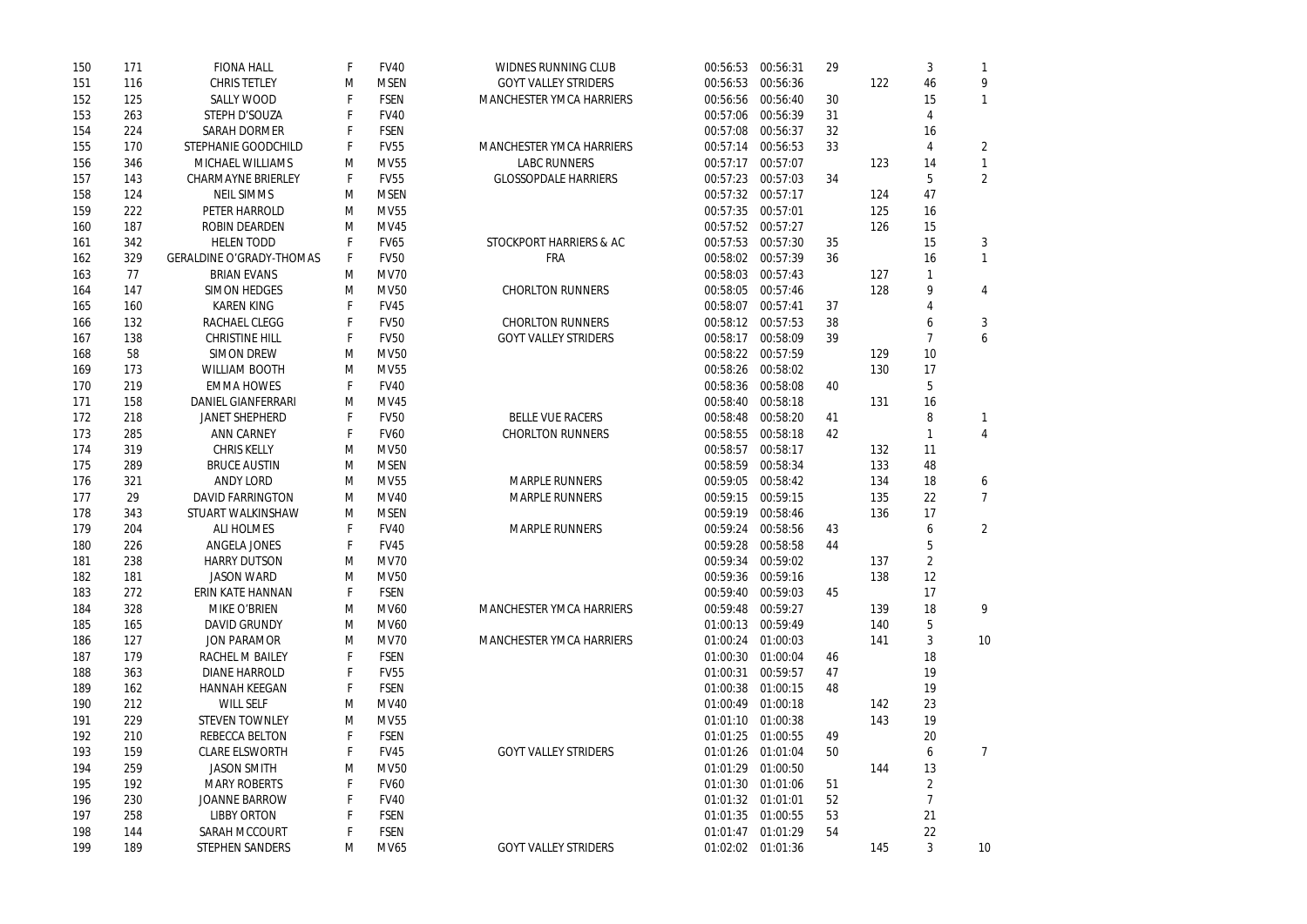| 200 | 178 | <b>DARRYL DEEHAN</b>        | M | <b>MV40</b> |                                     | 01:02:03 | 01:01:32          |    | 146 | 24 |                |
|-----|-----|-----------------------------|---|-------------|-------------------------------------|----------|-------------------|----|-----|----|----------------|
| 201 | 193 | <b>HOLLY SMITH</b>          |   | <b>FSEN</b> |                                     | 01:02:04 | 01:01:39          | 55 |     | 23 |                |
| 202 | 244 | RACHEL D'SOUZA              |   | <b>FSEN</b> |                                     | 01:02:19 | 01:01:51          | 56 |     | 24 |                |
| 203 | 243 | <b>LINDA JONES</b>          |   | <b>FV55</b> | <b>WARRINGTON RUNNING CLUB</b>      | 01:02:28 | 01:01:58          | 57 |     | 6  |                |
| 204 | 251 | <b>ERIKA HEAP</b>           |   | <b>FV50</b> | <b>BRAMHALL RUNNERS</b>             | 01:02:31 | 01:02:16          | 58 |     | 9  | 1              |
| 205 | 81  | <b>HELEN CROFT</b>          |   | <b>FV45</b> | <b>BRAMHALL RUNNERS</b>             | 01:02:31 | 01:02:16          | 59 |     |    | $\overline{2}$ |
| 206 | 216 | <b>VICKY DREW</b>           |   | <b>FV45</b> |                                     | 01:02:37 | 01:02:15          | 60 |     | 8  |                |
| 207 | 257 | <b>KATHERINE WHYTE</b>      |   | <b>FSEN</b> | LEEDS UNIVERSITY AC AND CC CLUB     | 01:02:38 | 01:01:58          | 61 |     | 25 | $\mathbf{1}$   |
| 208 | 261 | <b>KATHERINE LANE-SERFF</b> |   | <b>FV55</b> |                                     | 01:02:54 | 01:02:14          | 62 |     | 7  |                |
| 209 | 141 | <b>KAYLEIGH DRAKE</b>       |   | <b>FSEN</b> | <b>MANCHESTER ROAD RUNNERS</b>      | 01:02:59 | 01:02:36          | 63 |     | 26 | $\mathbf{1}$   |
| 210 | 194 | <b>MARK MAGUIRE</b>         | M | <b>MV50</b> |                                     | 01:03:00 | 01:02:36          |    | 147 | 14 |                |
| 211 | 275 | <b>CLAIRE DAVIES</b>        |   | <b>FV45</b> |                                     | 01:03:10 | 01:02:32          | 64 |     | 9  |                |
| 212 | 196 | <b>VICTORIA WILLIAMS</b>    |   | <b>FV40</b> |                                     | 01:03:20 | 01:02:54          | 65 |     | 8  |                |
| 213 | 197 | <b>GARETH AMOS</b>          | M | <b>MV40</b> |                                     | 01:03:20 | 01:02:54          |    | 148 | 25 |                |
| 214 | 198 | <b>ALEXANDRA TARLING</b>    |   | <b>FV40</b> |                                     | 01:03:22 | 01:02:54          | 66 |     | 9  |                |
| 215 | 325 | <b>TIM MELIA</b>            | M | <b>MV50</b> |                                     | 01:03:28 | 01:02:54          |    | 149 | 20 |                |
| 216 | 301 | <b>OLIVIA DREW</b>          |   | <b>FSEN</b> |                                     | 01:03:48 | 01:03:10          | 67 |     | 27 |                |
| 217 | 217 | <b>JOANNA BOWMAN</b>        |   | <b>FSEN</b> |                                     | 01:03:52 | 01:03:22          | 68 |     | 28 |                |
| 218 | 308 | <b>STEVEN FRANCOM</b>       | M | <b>MV45</b> | <b>WINSTON RUNNERS</b>              | 01:04:01 | 01:03:35          |    | 150 | 17 | $\mathbf{1}$   |
| 219 | 260 | <b>TOM JOHNSTON</b>         | M | <b>MV50</b> |                                     | 01:04:02 | 01:03:22          |    | 151 | 15 |                |
| 220 | 215 | <b>DAMIAN WILSON</b>        | M | <b>MV40</b> |                                     | 01:04:19 | 01:03:53          |    | 152 | 26 |                |
| 221 | 214 | <b>HELEN TALBOT</b>         |   | <b>FV40</b> |                                     | 01:04:21 | 01:03:54          | 69 |     | 10 |                |
| 222 | 149 | <b>MICHAEL HOSKER</b>       | M | <b>MV55</b> |                                     | 01:04:36 | 01:04:14          |    | 153 | 20 |                |
| 223 | 290 | <b>STEPHANIE BAIRET</b>     |   | <b>FV40</b> |                                     | 01:04:44 | 01:04:09          | 70 |     | 11 |                |
| 224 | 161 | <b>JENNIFET THORNTON</b>    |   | <b>FSEN</b> |                                     | 01:05:03 | 01:04:46          | 71 |     | 29 |                |
|     | 199 | <b>RACHEL BAKER</b>         |   | <b>FV40</b> |                                     | 01:05:17 | 01:04:50          | 72 |     | 12 |                |
| 225 |     |                             |   |             |                                     |          |                   |    |     |    |                |
| 226 | 341 | <b>SARAH THOMAS</b>         |   | <b>FSEN</b> |                                     | 01:05:42 | 01:05:11          | 73 |     | 21 |                |
| 227 | 309 | <b>MARCUS FREW</b>          | M | <b>MSEN</b> | THE RUNNING CHARITY                 | 01:05:44 | 01:05:04          |    | 154 | 49 |                |
| 228 | 293 | <b>GEORGE BATE</b>          | M | <b>MV50</b> | THE RUNNING CHARITY                 | 01:05:47 | 01:05:05          |    | 155 | 16 | $\overline{2}$ |
| 229 | 316 | <b>ALEX JACKSON</b>         | M | <b>MSEN</b> | THE RUNNING CHARITY                 | 01:05:49 | 01:05:07          |    | 156 | 50 | 3              |
| 230 | 201 | <b>LOUISE O'REILLY</b>      | F | <b>FV40</b> |                                     | 01:06:29 | 01:05:56          | 74 |     | 13 |                |
| 231 | 334 | <b>LAURA RILEY</b>          |   | <b>FSEN</b> |                                     | 01:06:43 | 01:06:08          | 75 |     | 22 |                |
| 232 | 269 | <b>CLARE WASHINGTON</b>     |   | <b>FSEN</b> |                                     | 01:06:48 | 01:06:18          | 76 |     | 30 |                |
| 233 | 364 | NICOLA WOOD                 |   | <b>FV45</b> |                                     | 01:07:05 | 01:06:32          | 77 |     | 23 |                |
| 234 | 266 | <b>KAREN PETFORD</b>        |   | <b>FV50</b> |                                     | 01:07:06 | 01:06:32          | 78 |     | 10 |                |
| 235 | 231 | <b>JENNIFER BEECH</b>       |   | <b>FV45</b> | <b>RAZZERS RUNNERS</b>              | 01:07:49 | 01:07:15          | 79 |     | 10 | 1              |
| 236 | 302 | <b>KAREN DUDDRIDGE</b>      |   | <b>FV60</b> | <b>GOYT VALLEY STRIDERS</b>         | 01:08:03 | 01:07:30          | 80 |     | 3  | 8              |
| 237 | 205 | <b>ELLIE TEE</b>            |   | <b>FSEN</b> | <b>BELLE VUE RACERS</b>             | 01:08:19 | 01:07:50          | 81 |     | 31 | $\overline{2}$ |
| 238 | 300 | <b>SHARON DREW</b>          |   | <b>FV50</b> |                                     | 01:08:25 | 01:07:47          | 82 |     | 11 |                |
| 239 | 208 | <b>JOYDIP MAJUMDER</b>      | M | <b>MV40</b> | <b>RED ROSE ROAD RUNNERS</b>        | 01:08:29 | 01:07:59          |    | 157 | 27 | $\overline{2}$ |
| 240 | 268 | <b>JESSICA MCHALE</b>       |   | <b>FSEN</b> |                                     | 01:08:47 | 01:08:13          | 83 |     | 32 |                |
| 241 | 237 | <b>STEPHEN CRAGG</b>        | M | <b>MV70</b> | <b>MANCHESTER HARRIERS &amp; AC</b> | 01:08:48 | 01:08:11          |    | 158 | 4  | $\overline{2}$ |
| 242 | 256 | <b>BRIAN ROBINSON</b>       | M | <b>MV75</b> |                                     | 01:09:37 | 01:09:17          |    | 159 | 1  |                |
| 243 | 195 | <b>AIMEE WOOLLEY</b>        |   | <b>FSEN</b> | <b>BELLE VUE RACERS</b>             | 01:09:38 | 01:09:08          | 84 |     | 33 | 3              |
| 244 | 303 | PETE EDWARDS                | M | <b>MV55</b> | THE RUNNING CHARITY                 | 01:09:39 | 01:08:57          |    | 160 | 21 | 4              |
| 245 | 184 | <b>ANNA MORRIS</b>          |   | <b>FV40</b> |                                     | 01:09:48 | 01:09:20          | 85 |     | 14 |                |
| 246 | 265 | <b>JANET SMITH</b>          |   | <b>FV65</b> | <b>GOYT VALLEY STRIDERS</b>         | 01:10:19 | 01:09:46          | 86 |     |    | 9              |
| 247 | 252 | <b>MAUREEN HADFIELD</b>     |   | <b>FV60</b> |                                     | 01:10:31 | 01:09:55          | 87 |     | 4  |                |
| 248 | 283 | <b>JACKIE SHAH</b>          |   | <b>FV55</b> |                                     | 01:11:16 | 01:10:44          | 88 |     | 8  |                |
| 249 | 274 | <b>TRACY EPTON</b>          |   | <b>FV50</b> |                                     |          | 01:11:31 01:10:53 | 89 |     | 12 |                |

2 2 9